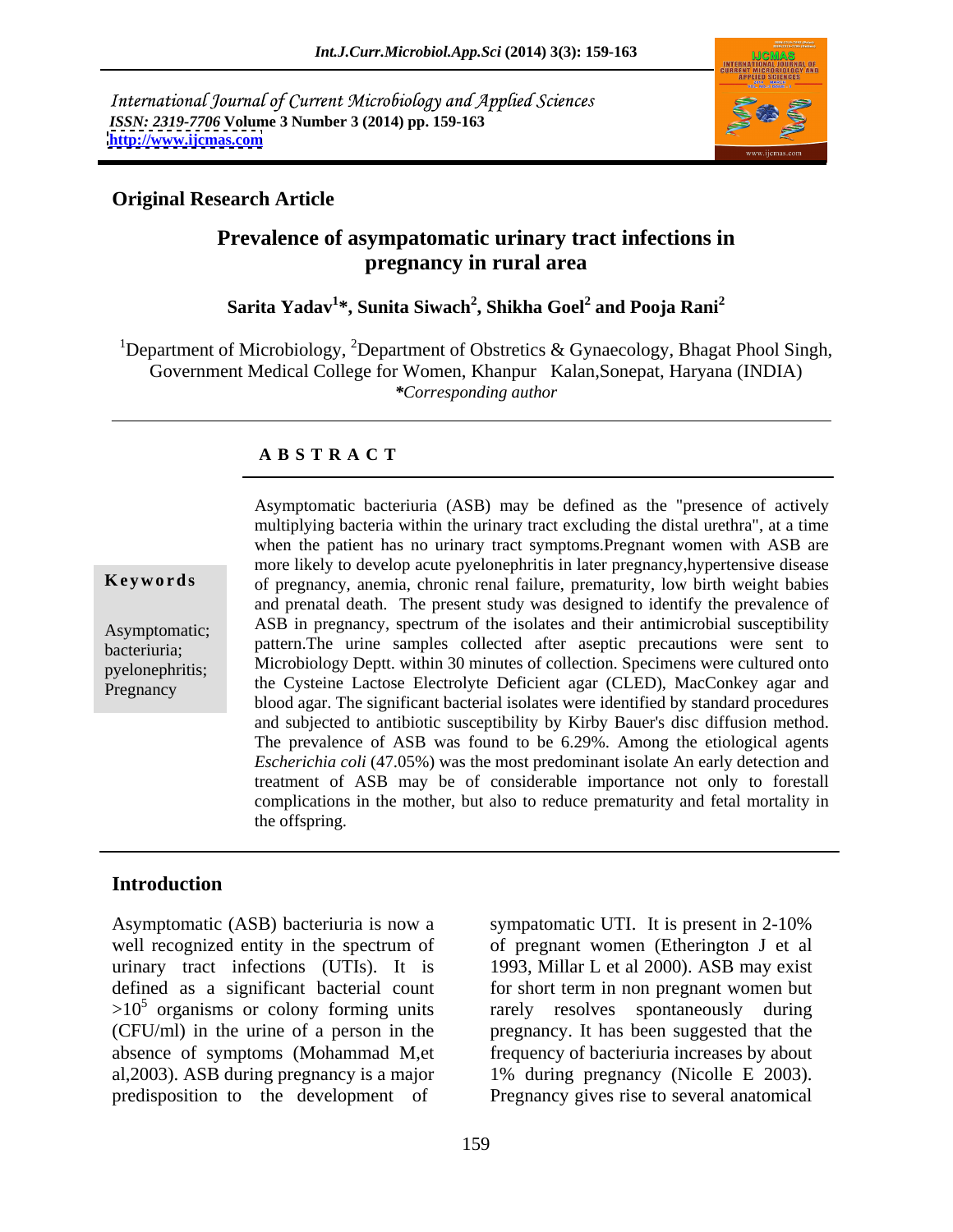progesterone effects of progesterone on Electrolyte Deficient agar (CLED), stasis of urine, thereby encouraging increases the risk of development of acute standard microbiological procedures renal failure, acute respiratory distress LC et al 2001). guidelines (CLSI).

The significant consequences of ASB for **Results and Discussion** women and pregnancy, which can be overcome by treatment, justify the screening of ASB in pregnancy. Moreover,<br>examined for asympatomatic the frequency of uropathogens and their antimicrobial resistance patterns also vary bacteriuria, giving a prevalence of 6.29%. in different geographical regions. Because of the paucity of the data regarding the prevalence of ASB in this area,the present study was designed to identify the prevalence of ASB, spectrum of isolates and their antimicrobial susceptibility

This prospective study was carried out in mitrofurantoin (87.5%) and the antenatal clinic in the Department of Microbiology and Obstretics & Khanpur Kalan, Sonepat from May 2013 Coagulase Negative Staphylococci midstream urine specimens in universal sterile containers after thorough washing<br>of the contial area. The complex was then<br>the prevalence of asymptomatic of the genital area. The samples were then

& physiological changes, which make sent to Microbiology Deptt. within 30 them more susceptible to develop UTI. minutes of collection. Specimens were Furthermore, immunosuppression and cultured onto the Cysteine Lactose smooth muscle in third trimester leads to MacConkey agar and blood agar. The bacteriuria. ASB during pregnancy hrs.The isolates were identified by pyelonephritis by 25% and may result in (Collee JG et al, 1996). The urine culture complications such as preterm labour, was defined as positive if colony count prematurity, perinatal mortality, transient  $(CFU) > 10<sup>5</sup>$  per ml of urine, regardless of syndrome, sepsis and shock (Mohammad Antimicrobial sensitivity testing was done M, et al, 2003, Stein G et al 2000, Gilstrap by disc diffusion method as per CLSI Electrolyte Deficient agar (CLED), plates were incubated at 37°C for 24 standard microbiological procedures (Collee JG et al,1996). The urine culture the presence or absence of leucocytes.

## **Results and Discussion**

A total of 540 pregnant women, ages ranged from 18 to 41 years ,were examined for asympatomatic bacteriuria,.Out of these 34 had significant The highest incidence of bacteriuria was observed in third trimester.

pattern. species from all samples were screened **Materials and Methods** Gentamicin was the most effective of all Among the etiological agents *Escherichia coli* (47.05%) was the most predominant isolate (Table 1). The isolated bacterial with different appropriate antibiotics. the drugs (100%), followed by nitrofurantoin (87.5%) and ceftriaxone(75%) (Table.2).

Gynaecology at BPS, GMC for women, Among the Gram positive isolates, to October 2013. Those with any (CONS) were most frequently grown in symptoms of UTI, any renal pathology, cultures. The resistance was highest for chronic renal diseases, intake of antibiotics ampicillin  $(21.42\%)$  & amoxyclav during proceeding 2 weeks and any active (28.57%)(Table 3). All the strains were genital bleeding were excluded from the sensitive to vancomycin & linezolid, study. Patient were advised to collect however, organisms also responded well Coagulase Negative Staphylococci cultures. The resistance was highest for ampicillin (21.42%) & amoxyclav to nitrofurantoin.

> The prevalence of asympatomatic bacteriuria in pregnant women in our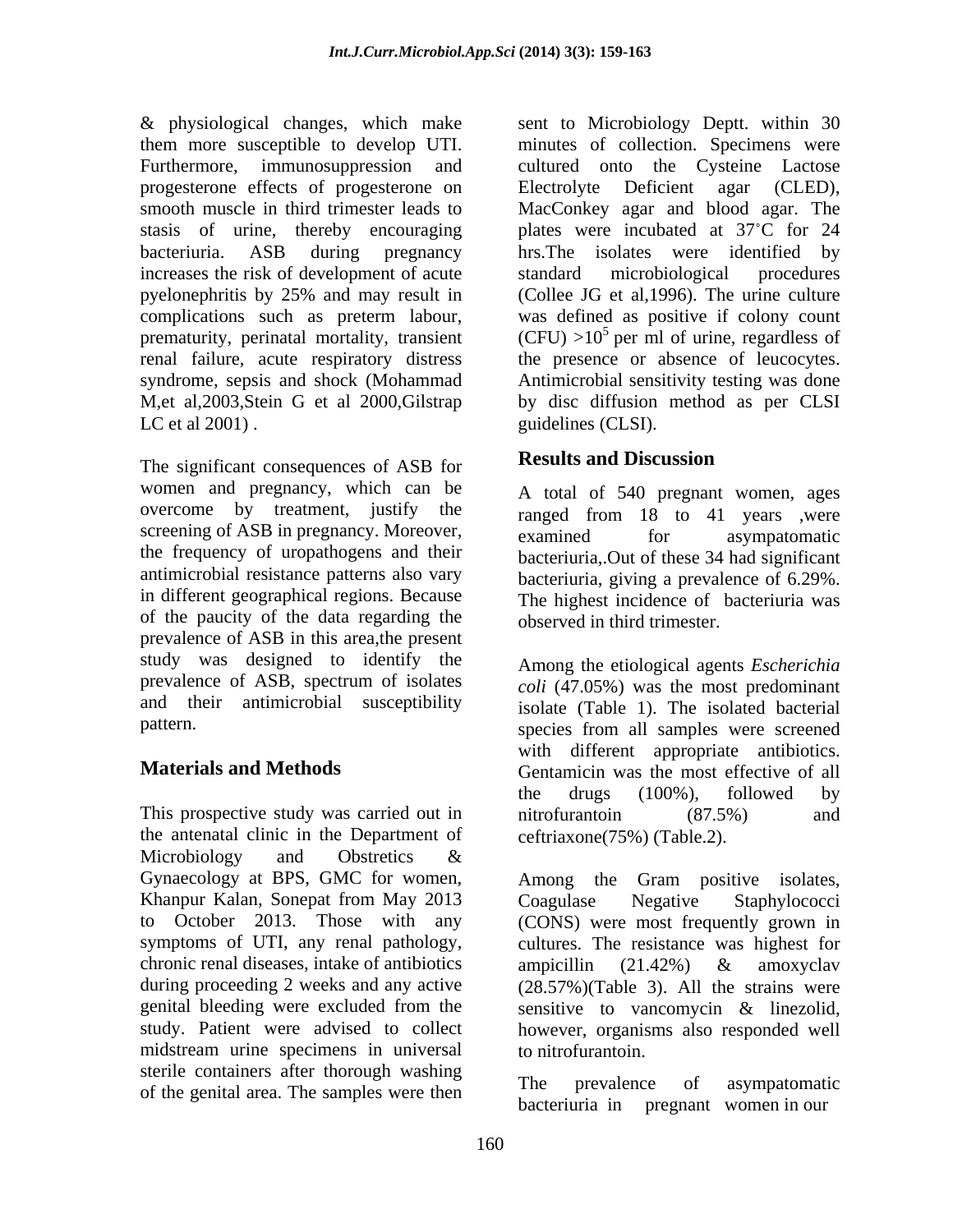| Species                               | No. of isolates<br>10.7222222 |                                                                                                                   |
|---------------------------------------|-------------------------------|-------------------------------------------------------------------------------------------------------------------|
| Escherichia coli                      |                               | 1705                                                                                                              |
| Klebsiella spp.                       |                               | 5.88                                                                                                              |
| Citrobacter spp.                      |                               | 5.88<br>$\sim$ . $\sim$ $\sim$<br>the contract of the contract of the contract of the contract of the contract of |
| taphylococcus aureus<br>$\sim$ $\sim$ |                               | 14.7                                                                                                              |
| CONS                                  |                               | 26.47<br>the contract of the contract of the contract of the contract of the contract of                          |
| Candida spp.                          |                               |                                                                                                                   |

#### **Table.1** Distribution of isolates

CONS : Coagulase Negative Staphylococcus

**Table.2** Antimicrobial susceptibility of Gram negative organisms (%)

| Bacteria                    | Amp   | Amc.  |     | $\blacksquare$ Cot        |     |     | Cefo.      | $\sim$   |
|-----------------------------|-------|-------|-----|---------------------------|-----|-----|------------|----------|
| E. coli<br>$(n=16)$         | 31.25 | 68.75 |     | $31.25$ 37.50 31.25 87.50 |     |     |            | 75.0 100 |
| Klebsiella spp.<br>$(n=2)$  | 100   | 100   | 100 |                           | 100 | 100 |            | 100 100  |
| Citrobacter spp.<br>$(n=2)$ |       |       |     |                           |     | 100 |            | 100 100  |
| Total                       |       | 65    | ر ر | $\sim$ $\sim$             | 55  | YV  | $\delta U$ | 100      |

Amp-ampicillin, Amc-amoxyclav, Cip-ciprofloxacin, Nx-norfloxacin, Nft-nitrofurantoin, Ce-cefotaxime, G-gentamicin, Cot-cotrimoxazole

**Table.3** Antimicrobial susceptibility of Gram positive organisms(%)

| Bacteria                                                     | Amp   | Amc   | Cip   | Cot   | Nx    | Nft   | Va  | $\mathsf{L}$            |
|--------------------------------------------------------------|-------|-------|-------|-------|-------|-------|-----|-------------------------|
| $\begin{array}{c}\n\text{CONS} \\ \text{(n=9)}\n\end{array}$ | 22.22 | 33.33 | 66.66 | 77.77 | 77.77 | 100   | 100 | 100                     |
| S.aureus<br>$(n=5)$                                          | ZU    | ∽     | 40    |       | 40    | 80    | 100 | $\overline{100}$<br>100 |
| $\begin{array}{c}\n\text{Total} \\ (n=14)\n\end{array}$      | 21.42 | 28.57 | 57.14 | 64.28 | 64.28 | 92.85 | 100 | 100                     |

Amp-ampicillin, Amc-amoxyclav, Cip-ciprofloxacin, Nx-norfloxacin, Nft-nitrofurantoin, Va-vancomycin, Lz-linezolid, Cot-cotrimoxazole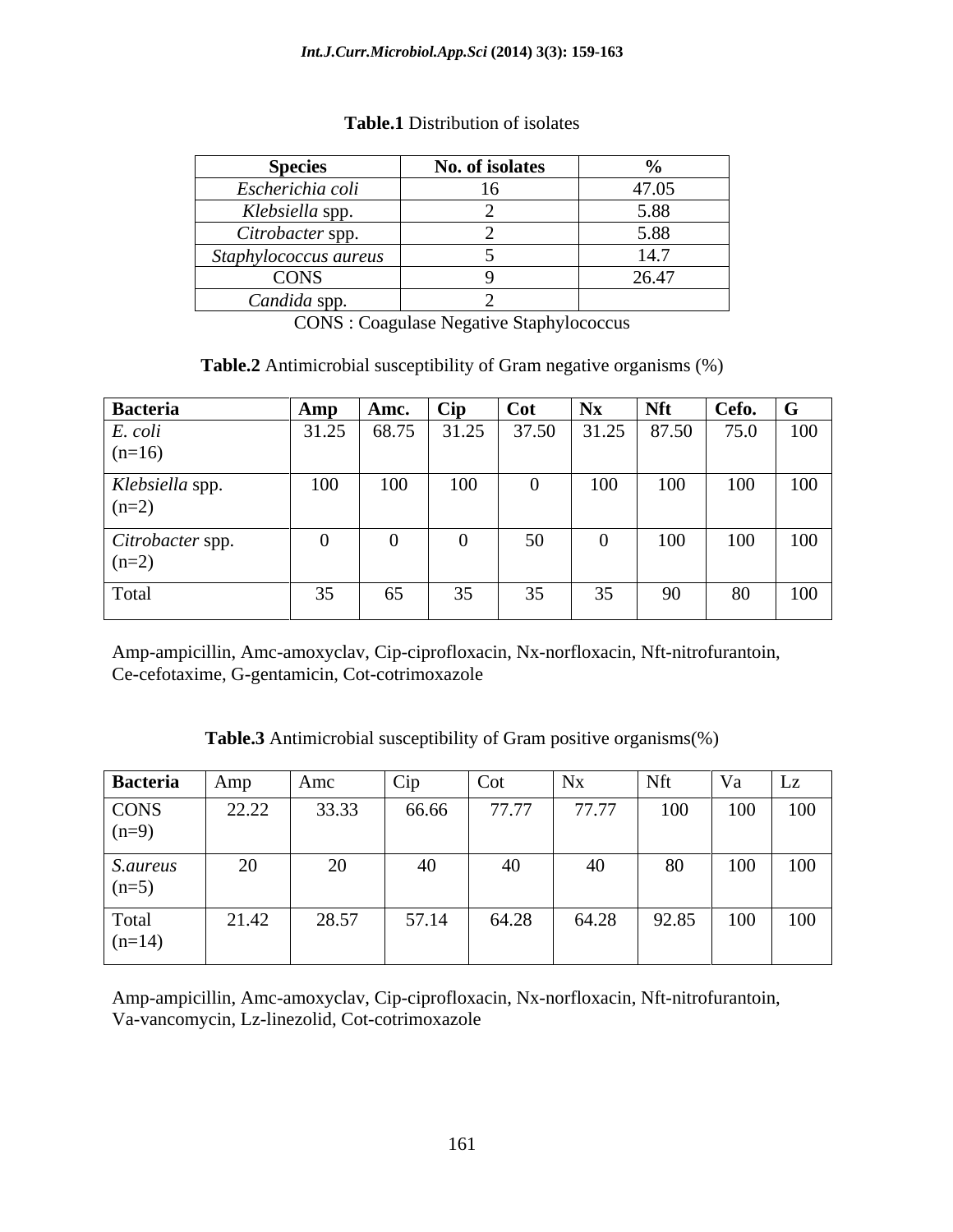study was 6.29% which is comparable with the study by Khattak et al,  $(2006)$  & Celen et al,(2011). Pregnant women with ASB are more likely to deliver premature or low birth weight infants and have a 20 obtained in the third trimester. This may

The etiology of UTI has been regarded as well established and reasonably consistent. In our study, *E.coli* was the most frequent uropathogen, which is in concordance with studies in other parts of the world (Mohammad M,et al 2003, Khattak et al 2006, Celen et al 2011,Hazhir S 2007).

The second most common urine isolate Mediterreanean Health was Coagulase negative Staphylococci (CoNS) in our study. Gram positive organisms, are new increasingly being recognized as important cause of UTI. Similar findings has also been suggested by Khattak et al (2006) & Abdullah et al (2005). Majority of the strains were found sensitive to gentamicin (100%), Gynaecology,doi:5402/2011/721872 nitrofurantoin (90%) followed by CLSI (Clinical and Laboratory Standards cefotaxime (80%). Ampicillin was the least effective agent (35.0%). Standards for antimicrobial disk

Nitrofurantoin was found to be the most Standard M2-A9. Wayne, PA: effective antibiotic for both Gram positive (90%) and Gram negative organisms (92.85%). Its safety in pregnancy and bioavailability in urine makes it a good choice. Jamie and coauthors (2002) also suggested nitrofurantion as the preferred agent for empiric therapy of lower UTI in observed by Kader and coauthors (2004) ed.Churchill Livingstone: New and Deshpande et al (2011).Commonly

prescribed fluoroquinolones were found to be less effective for treatment of UTI in the present study .

30 fold increased risk of developing subsequent symptomatic UTI by 80-90% pyelonephritis compared to women and approx a 75% reduction in the without bacteriuria (Smaill F,2007). In the incidence of pyelonephritis (Connolly A et present study, most of the isolates were al 1999).Therefore,our study suggests that be due to the effect of pressure of bigger asympatomatic bacteriuria in pregnancy, uterus size and hormonal smooth muscle urine screening should be recommended relaxation leading to stasis of urine. for each and every patient during their first The treatment of ASB reduces the rate of regardless of the incidence of antenatal visit and routinely repeated thereafter in each trimester.

# **References**

- Abdullah AA, Al Moslih MI 2005. Prevalence of asympatomatic bacteriuria in pregnant women in Sharjah, United Arab Emirates. East Mediterreanean Health Journal.11(5/6): 1046-1052.
- Celen S, Oruc AS,Karayalcin R, Saygan S, Unlu S, Polat B,Danisman N 2011. Asympatomatic bacteriuria and antibiotic susceptibility patterns in an obstetric population. ISRN Obstetrics and

- Institute). (2007). Performance standards for antimicrobial disk susceptibility tests, 9th edn. Approved Standard M2-A9.Wayne, PA: document M100-S17.
- pregnant women Similar results were also **Practical Medical Microbiology.**14<sup>th</sup> Collee JG, Duguid JP, Fraser AG ,Marmion BP, Simmons A 1996. Laboratory strategy in diagnosis of infective syndromes. In:Collee JG, Fraser AG, Marmion BP, Simmons AC,editors.Mackie and McCartney the contract of the contract of the contract of the contract of the contract of the contract of the contract of the contract of the contract of the contract of the contract of the contract of the contract of the contract o ed.Churchill Livingstone: New York;Pp.53-94.